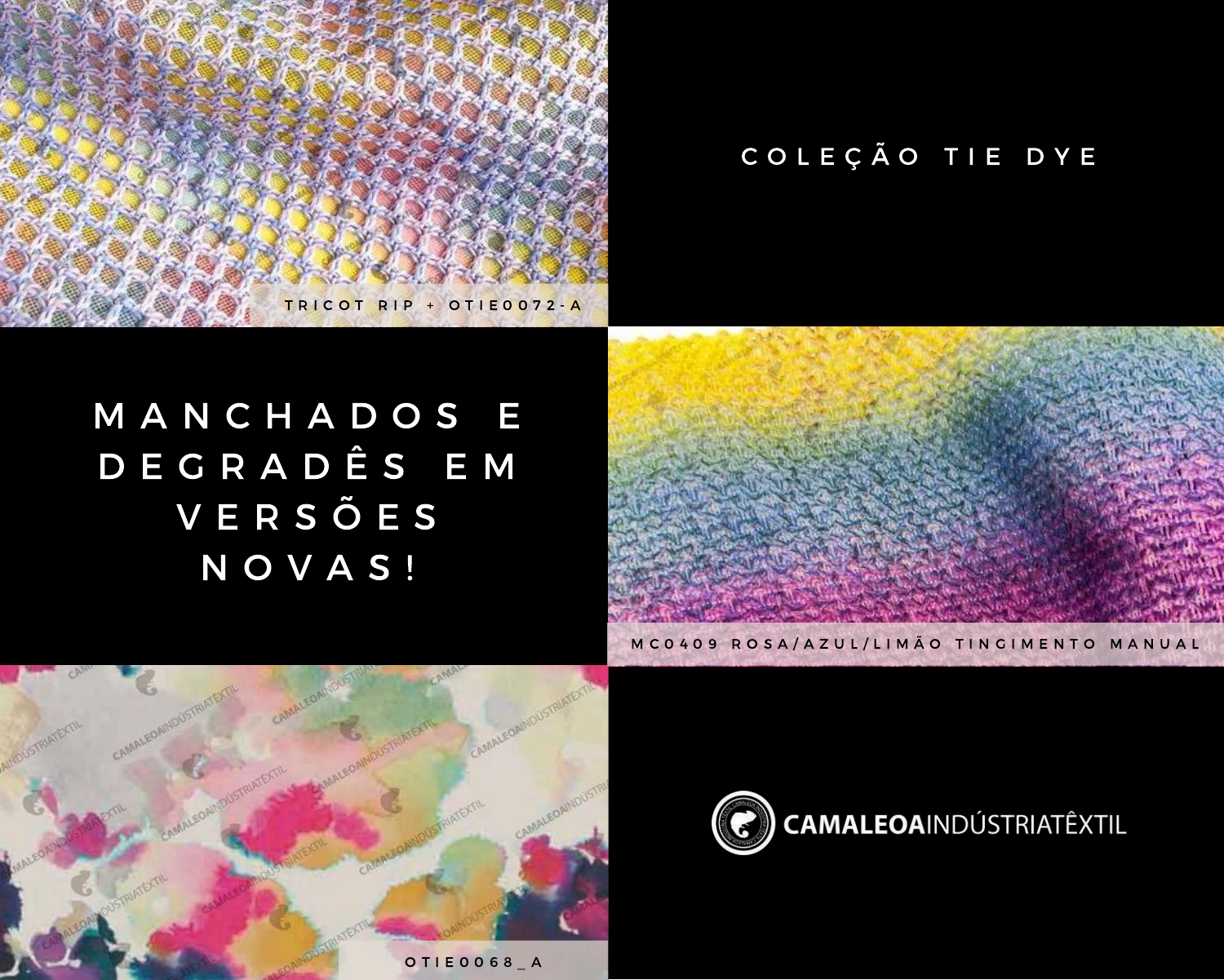

M C 0 4 6 9 R O S A / A Z U L / L I M Ã O T I N G I M E N T O M A N U A L

M C 0 2 5 5 R O S A / A Z U L / L I M Ã O T I N G I M E N T O M A N U A L